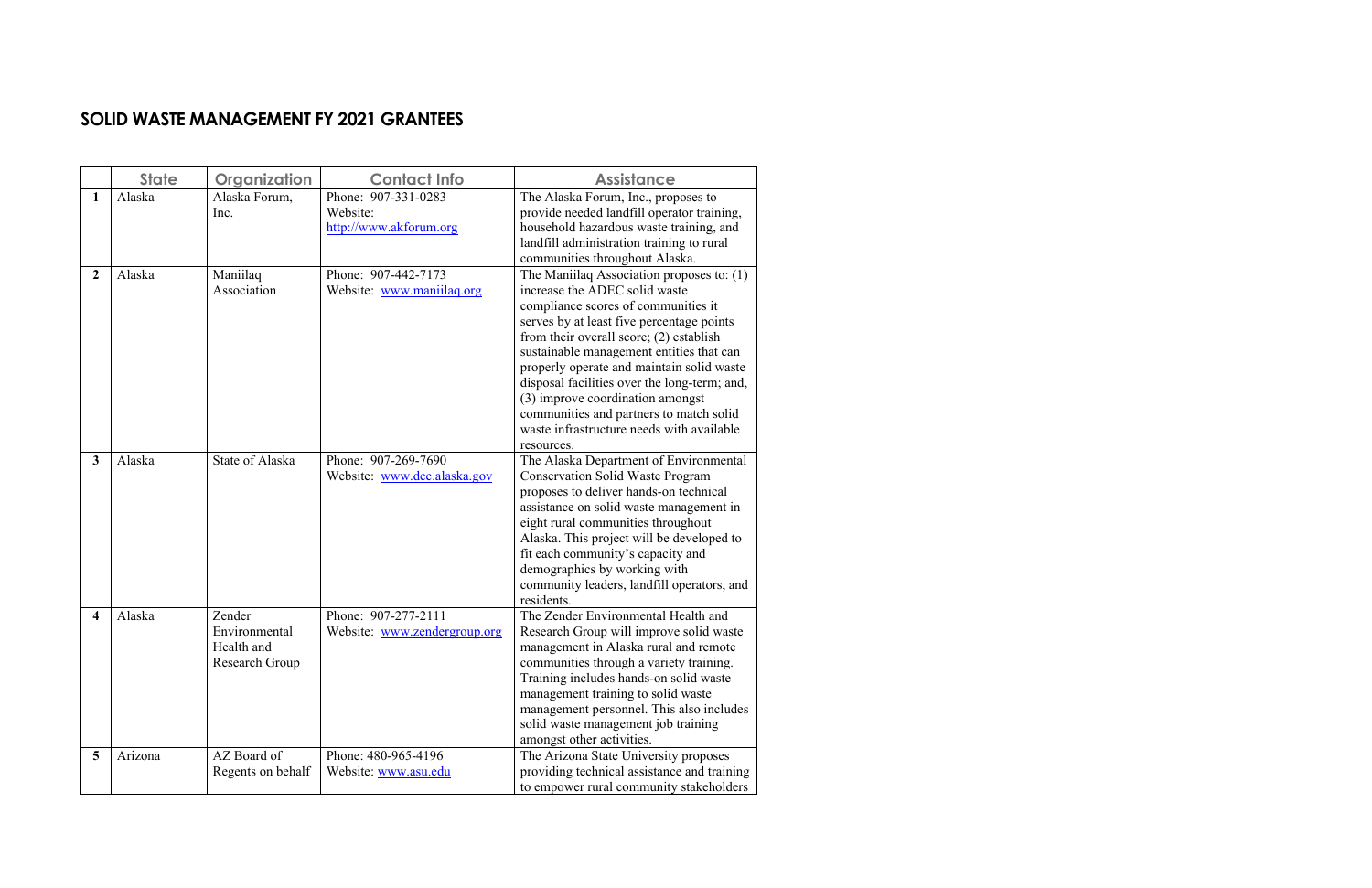|                |             | of Arizona State       |                              | with the know-how to reduce their solid                                                   |
|----------------|-------------|------------------------|------------------------------|-------------------------------------------------------------------------------------------|
|                |             | University             |                              | waste stream, through design of a hub-                                                    |
|                |             |                        |                              | and-spoke model to increase access to                                                     |
|                |             |                        |                              | recycling in rural Arizona.                                                               |
| 6              | Arizona     | Inter-Tribal           | Phone: 602-258-4822          | The Inter-Tribal Council of AZ, Inc.,                                                     |
|                |             | Council of             | Website: www.itcaonline.com  | proposes to conduct training for the solid                                                |
|                |             | Arizona, Inc.          |                              | waste personnel of the 21 member tribes.                                                  |
|                |             |                        |                              | The training will assist in effectively                                                   |
|                |             |                        |                              | managing and mitigating solid waste in                                                    |
|                |             |                        |                              | the local tribal communities.                                                             |
| $\overline{7}$ | California  | Earth Island           | Phone: 510-859-9145          | The Earth Island Institute will provide                                                   |
|                |             | Institute              | Website:                     | solid waste management technical                                                          |
|                |             |                        | https://www.earthisland.org/ | assistance and training to communities in                                                 |
|                |             |                        |                              | California, Arizona, Nevada, and New                                                      |
|                |             |                        |                              | Mexico. Several communities include                                                       |
|                |             |                        |                              | federally recognized Tribes. The technical                                                |
|                |             |                        |                              | assistance will focus on assisting the                                                    |
|                |             |                        |                              | communities in reducing their solid waste                                                 |
|                |             |                        |                              | streams. The project will accomplish this                                                 |
|                |             |                        |                              | task by providing one-on-one direct                                                       |
|                |             |                        |                              | consultations, workshops, and tutorials.                                                  |
| 8              | District of | <b>Rural Community</b> | Phone: 202-470-1583          | The Rural Community Assistance                                                            |
|                | Columbia    | Assistance             | Website: www.rcap.org        | Partnership purposes to conduct a national                                                |
|                |             | Partnership, Inc.      |                              | program to provide technical assistance                                                   |
|                |             |                        |                              | and training to reduce pollution of water                                                 |
|                |             |                        |                              | resources, and improve planning and                                                       |
|                |             |                        |                              | management of solid waste sites in rural                                                  |
|                |             |                        |                              | communities.                                                                              |
| 9              | Iowa        | University of          | Phone: 319-273-3217          | The University of Northern Iowa purposes                                                  |
|                |             | Northern Iowa          | Website: www.uni.edu         | to decrease the amount of food waste and                                                  |
|                |             |                        |                              | recyclable materials in landfills, and                                                    |
|                |             |                        |                              | address per- and polyfluoroalkyl                                                          |
|                |             |                        |                              | substances and potential contamination.                                                   |
|                |             |                        |                              | Eight customized workshops will be                                                        |
|                |             |                        |                              | developed and conducted in eight rural                                                    |
|                |             |                        |                              | communities across the Midwest in the                                                     |
|                |             |                        |                              | following states: Minnesota, Wisconsin,                                                   |
|                |             |                        |                              | Illinois, Missouri, Nebraska, South                                                       |
| <b>10</b>      | Kansas      | <b>Kansas State</b>    | Phone: 785-532-6804          | Dakota, and/or Iowa.                                                                      |
|                |             |                        |                              | Kansas State University purposes to                                                       |
|                |             | University             | Website: www.k-state.edu     | provide hands-on technical assistance and<br>training to the staff at select rural Kansas |
|                |             |                        |                              | state parks. They'll advise and assist park                                               |
|                |             |                        |                              | staff with educating park patrons on the                                                  |
|                |             |                        |                              | basics of solid waste management, as well                                                 |
|                |             |                        |                              |                                                                                           |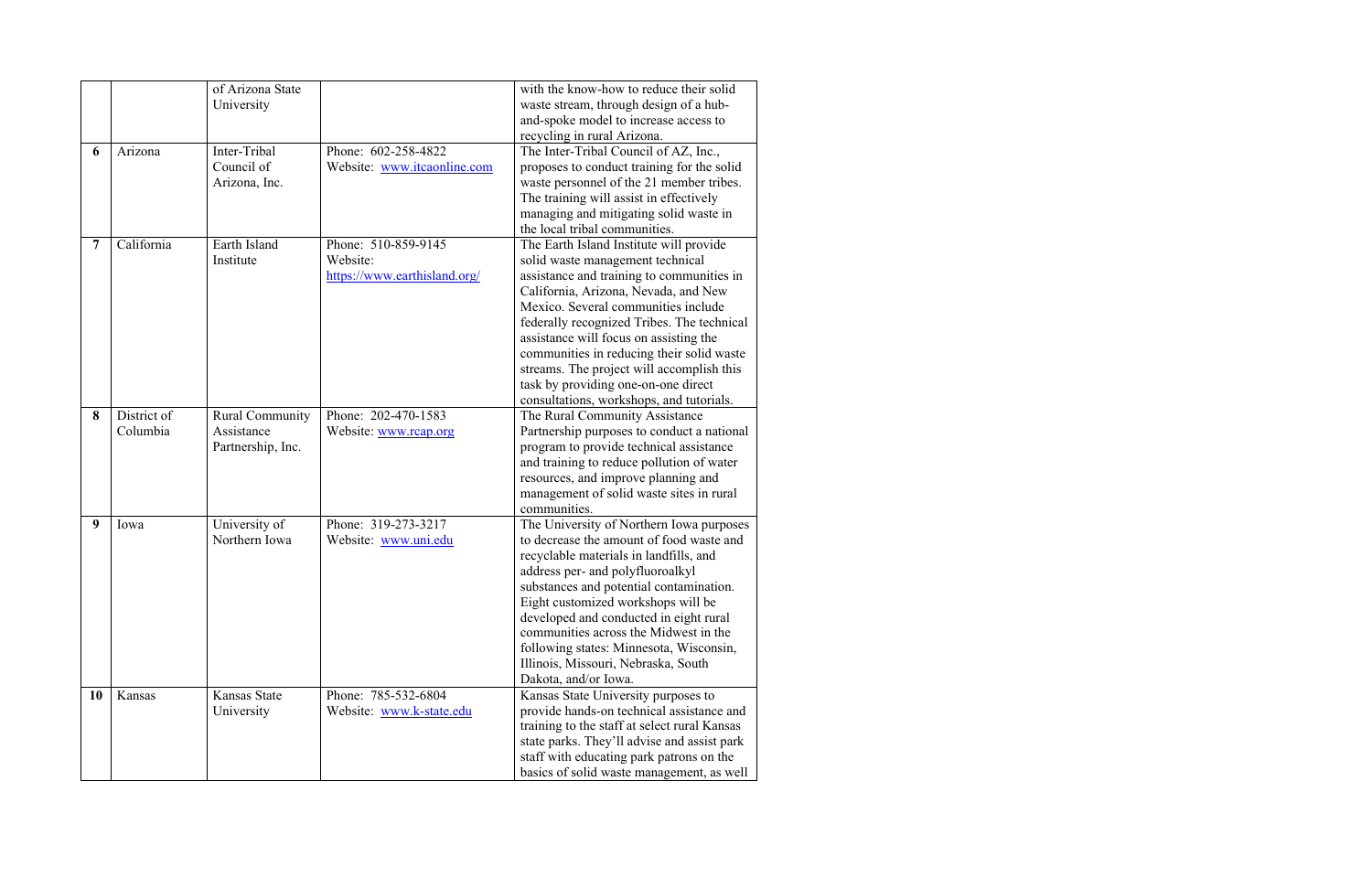|    |                         |                                                                  |                                                   | as ways to reduce overall generation of<br>solid waste.                                                                                                                                                                                                                                                                                                                                                                                                                                                                                                                           |
|----|-------------------------|------------------------------------------------------------------|---------------------------------------------------|-----------------------------------------------------------------------------------------------------------------------------------------------------------------------------------------------------------------------------------------------------------------------------------------------------------------------------------------------------------------------------------------------------------------------------------------------------------------------------------------------------------------------------------------------------------------------------------|
| 11 | Maine                   | Androscoggin<br>Valley Council of<br>Governments                 | Phone: 207-783-9186<br>Website: www.avcog.org     | The Androscoggin Valley Council of<br>Governments proposes to continue<br>providing a wide range of technical<br>assistance to towns and/or groups of<br>towns operating together in the three-<br>county region. The goal is reducing the<br>amount and toxicity of waste being<br>disposed and improving the sustainability<br>of the local and regional solid waste<br>systems.                                                                                                                                                                                                |
| 12 | Massachusetts           | Center for<br>EcoTechnology,<br>Inc.                             | Phone: 413-586-7350<br>Website: www.cetonline.org | The Center for EcoTechnology, Inc.,<br>proposes to carry out the Growing Food<br>Waste Solutions project to reduce the<br>quantity of wasted food and recyclable<br>material entering the solid waste<br>management system by providing hands-<br>on technical assistance and training to<br>operators and other community members<br>serving rural areas across the United<br>States.                                                                                                                                                                                            |
| 13 | Massachusetts           | Northeast Waste<br>Management<br>Officials'<br>Association, Inc. | Phone: 617-367-8558<br>Website: www.newmoa.org    | The Northeast Waste Management<br>Officials' Association will focus on<br>improving the management of closed solid<br>waste landfills in small rural, low-income<br>communities in northern New Hampshire<br>and Vermont. The initiative will provide<br>training and technical assistance for<br>municipal and other owners/operators of<br>closed landfills to help them evaluate<br>current landfill conditions to identify any<br>threats to water resources and help them<br>implement closure plans, future land use<br>planning, and safety and maintenance<br>strategies. |
| 14 | <b>New</b><br>Hampshire | Lakes Region<br>Planning<br>Commission                           | Phone: 603-279-5336<br>Website: www.lakesrpc.org  | The Lakes Region Planning Commission<br>will reduce the quantity and toxicity of<br>their solid waste stream and lower the costs<br>associated with solid waste management<br>through technical assistance and training of<br>solid waste managers.                                                                                                                                                                                                                                                                                                                               |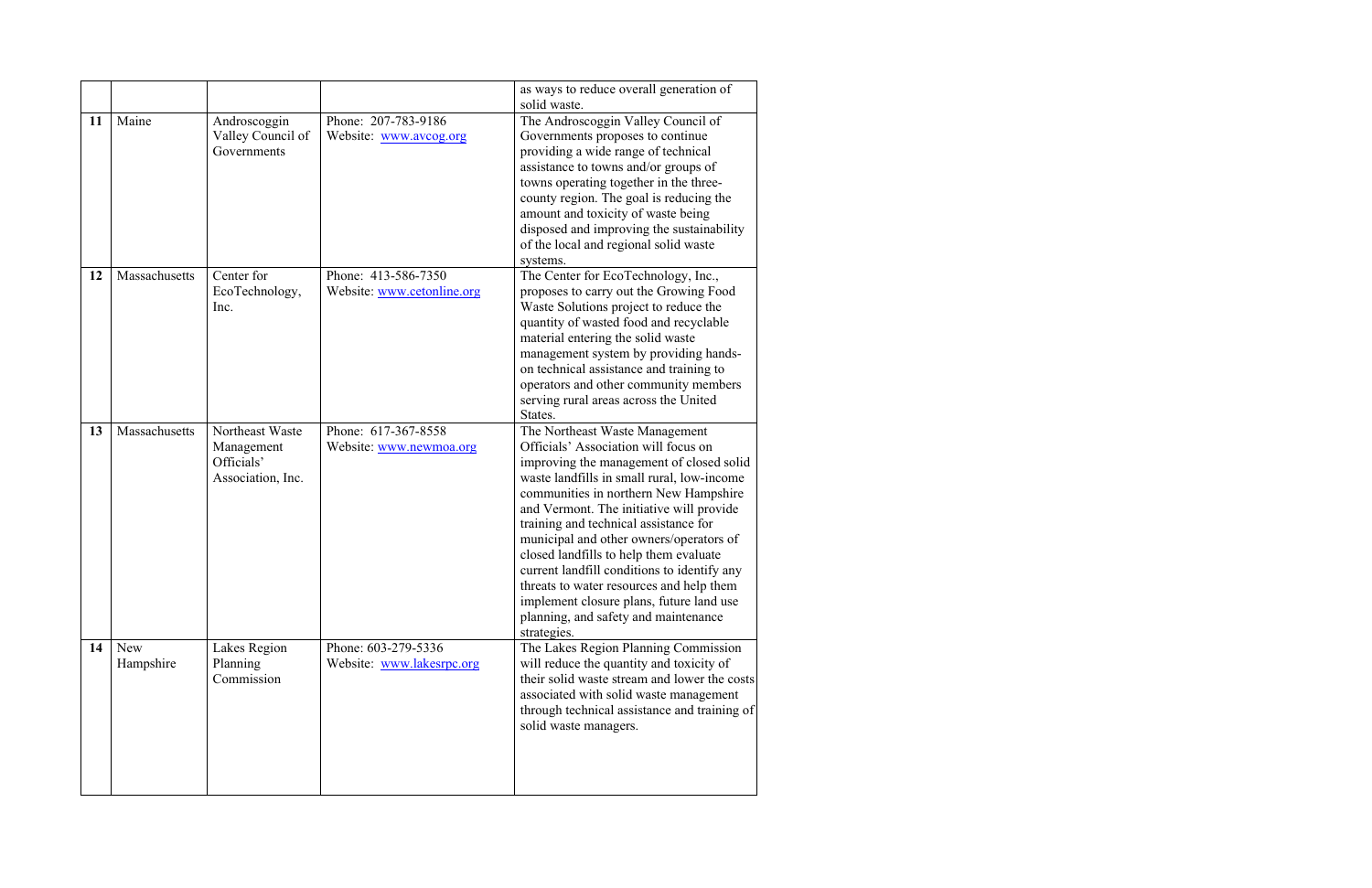| 15 | New        | Northeast          | Phone: 603-736-4401             | The Northeast Resource Recovery             |
|----|------------|--------------------|---------------------------------|---------------------------------------------|
|    | Hampshire  | Resource           | Website: www.nrra.net           | Association proposes to provide technical   |
|    |            | Recovery           |                                 | assistance to rural communities in need     |
|    |            | Association        |                                 | within New Hampshire to reduce their        |
|    |            |                    |                                 | waste stream through implementing           |
|    |            |                    |                                 | environmentally sound practices.            |
|    |            |                    |                                 |                                             |
| 16 | New Mexico | Quivira Coalition  | Phone: 505-393-5354             | The Quivira Coalition purposes to develop   |
|    |            |                    | Website:                        | an on-farm/on-ranch composting program      |
|    |            |                    | www.quiviracoalition.org        | focusing on communities that use and        |
|    |            |                    |                                 | affect surface waters of the Rio Grande     |
|    |            |                    |                                 | River watershed in Ranchos de Taos, New     |
|    |            |                    |                                 | Mexico. By building compost capacities on   |
|    |            |                    |                                 | small farms and ranches along waterways,    |
|    |            |                    |                                 | this will divert waste from local landfills |
|    |            |                    |                                 | and improve water retention when the        |
|    |            |                    |                                 | compost is used on the soil.                |
| 17 | New York   | Syracuse           | Phone: 315-443-1121             | Syracuse University proposes to assist      |
|    |            | University         | Website: www.syracuse.edu       | rural communities in NY and PR -            |
|    |            |                    |                                 | especially those with the smallest          |
|    |            |                    |                                 | populations and highest rates of poverty –  |
|    |            |                    |                                 | with establishing sustainable materials     |
|    |            |                    |                                 | management goals and efforts that will      |
|    |            |                    |                                 | reduce reliance on landfills and            |
|    |            |                    |                                 | incinerators while building local           |
|    |            |                    |                                 | economies, protecting public health, and    |
|    |            |                    |                                 | regenerating surrounding environments.      |
|    |            |                    |                                 | Syracuse University will collaborate with   |
|    |            |                    |                                 | long-time partners from governmental        |
|    |            |                    |                                 | agencies, academic institutions, nonprofit  |
|    |            |                    |                                 | organizations, and professional             |
|    |            |                    |                                 | associations to achieve project goals.      |
| 18 | Ohio       | Rural Action, Inc. | Phone: 740-677-4047             | The Rural Action's Zero Waste Program       |
|    |            |                    | Website: www.ruralaction.org    | will provide technical assistance to solid  |
|    |            |                    |                                 | waste and recycling managers across rural   |
|    |            |                    |                                 | areas of the Appalachian Ohio counties of   |
|    |            |                    |                                 | Athens, Washington, Perry, Lawrence,        |
|    |            |                    |                                 | Ross, Vinton, Meigs, Hocking, and           |
|    |            |                    |                                 | Morgan, OH and Wood and Cabell              |
|    |            |                    |                                 | Counties, WV. These rural counties face     |
|    |            |                    |                                 | deep, systemic challenges related to solid  |
|    |            |                    |                                 | waste management and high rates of          |
|    |            |                    |                                 | poverty.                                    |
| 19 | Oklahoma   | Oklahoma State     | Phone: 405-744-9825             | Oklahoma State University purposes to       |
|    |            | University         | Website: http://go.okstate.edu/ | build on their experience working with      |
|    |            |                    |                                 | local, county, and tribal rural communities |
|    |            |                    |                                 | to assist with solid waste management       |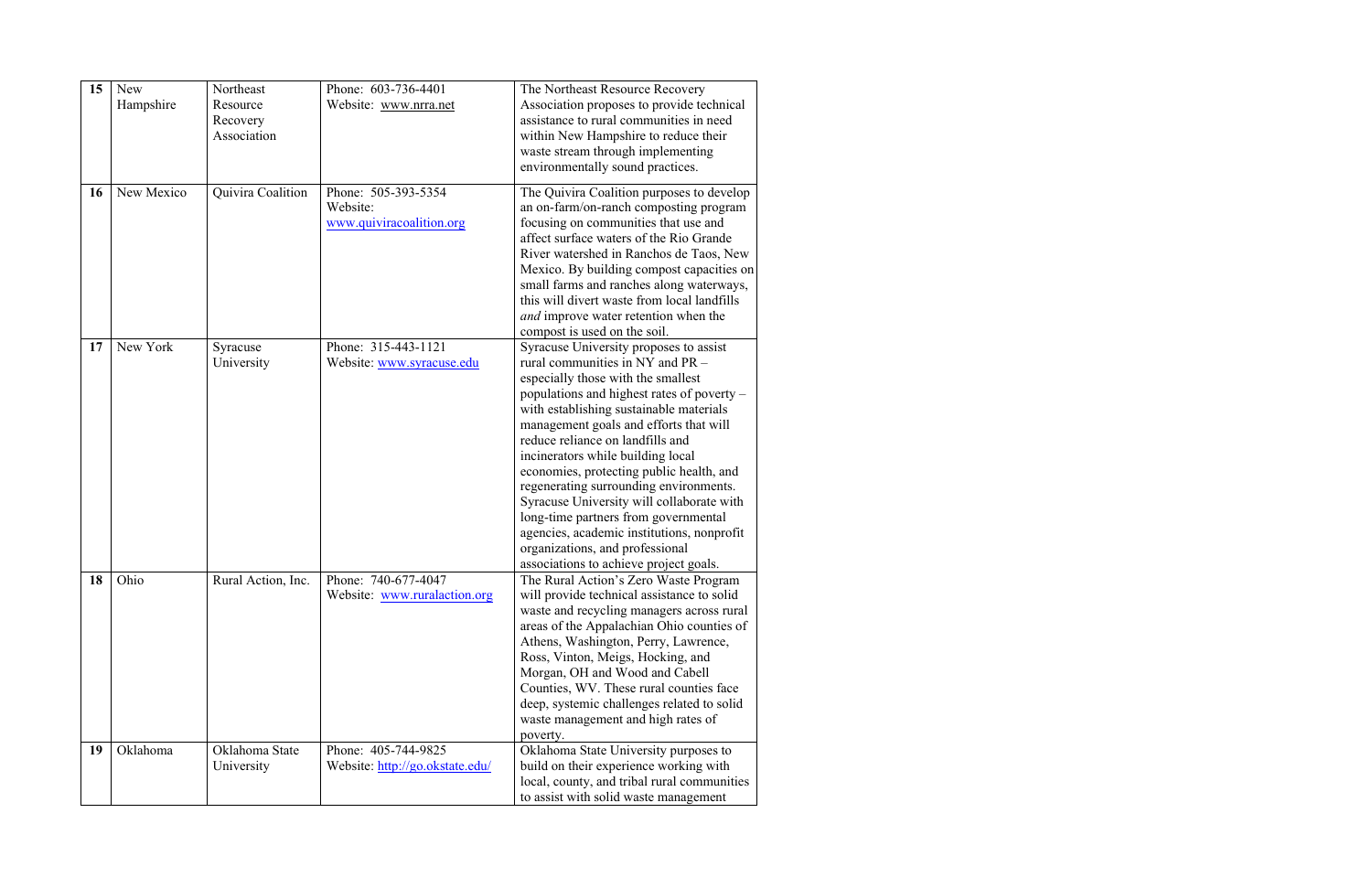|    |      |                           |                     | efforts. They'll provide technical            |
|----|------|---------------------------|---------------------|-----------------------------------------------|
|    |      |                           |                     | assistance, training, and education           |
|    |      |                           |                     | concerning the waste management needs         |
|    |      |                           |                     | of the rural-focused clientele.               |
| 20 | Utah | Solid Waste               | Phone: 801-773-3160 | The Solid Waste Training Institute will       |
|    |      | <b>Training Institute</b> |                     | help address local needs that have been       |
|    |      | (Hagatna and              |                     | identified and specifically requested for     |
|    |      | Maui)                     |                     | review by the beneficiaries. Efforts will     |
|    |      |                           |                     | include the following: on-site training for   |
|    |      |                           |                     | landfill personnel to reduce short and        |
|    |      |                           |                     | long-term liabilities, a leachate volume      |
|    |      |                           |                     | reduction evaluation project for the          |
|    |      |                           |                     | purpose of reducing treatment costs and       |
|    |      |                           |                     | environmental contamination,                  |
|    |      |                           |                     | development and implementation of an          |
|    |      |                           |                     | emerging contaminants programs to             |
|    |      |                           |                     | reduce future and current environmental       |
|    |      |                           |                     | contamination, conduct an analysis of         |
|    |      |                           |                     | current food management practices and         |
|    |      |                           |                     | utilize findings to make effective            |
|    |      |                           |                     | adjustments to these practices for the        |
|    |      |                           |                     | purpose of alleviating local hunger.          |
| 21 | Utah | Solid Waste               | Phone: 801-773-3160 | The Solid Waste Training Institute will       |
|    |      | <b>Training Institute</b> |                     | help address local needs that have been       |
|    |      | (LaPoint and              |                     | identified and specifically requested for     |
|    |      | Cokeville)                |                     | review by the beneficiaries. Efforts will     |
|    |      |                           |                     | include integrated solid waste                |
|    |      |                           |                     | sustainability planning, on-site training for |
|    |      |                           |                     | landfill personnel to reduce short and        |
|    |      |                           |                     | long-term liabilities, illegal dump           |
|    |      |                           |                     | cleanups, development and                     |
|    |      |                           |                     | implementation of an emerging                 |
|    |      |                           |                     | contaminants program, analyze and             |
|    |      |                           |                     | improve food waste management to help         |
|    |      |                           |                     | alleviate local hunger, and ensuring          |
|    |      |                           |                     | project sustainability.                       |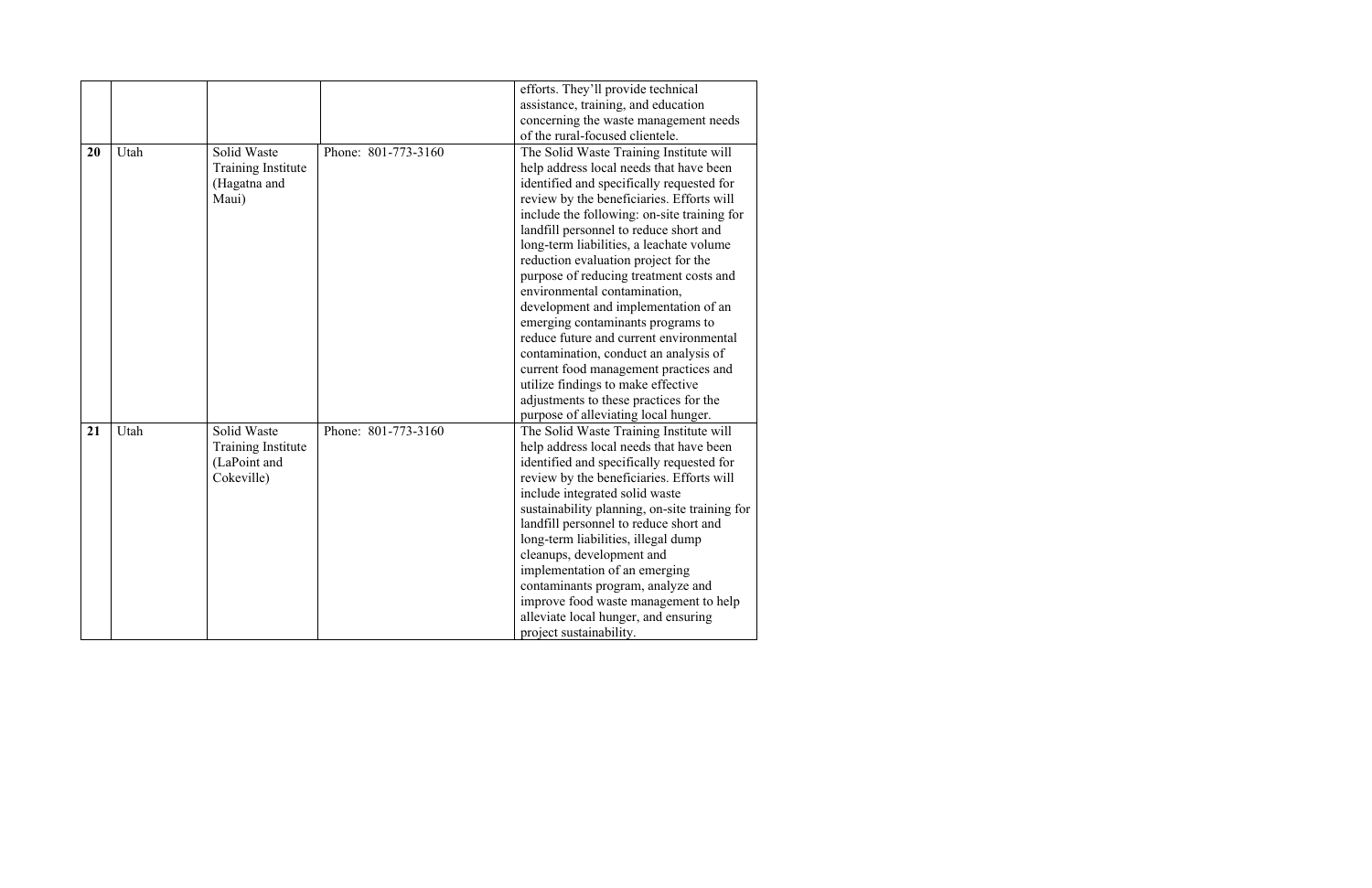| 22 | Utah    | Solid Waste<br><b>Training Institute</b><br>(Malad and<br>Thayne)    | Phone: 801-773-3160                                           | The Solid Waste Training Institute will<br>help address local needs that have been<br>identified and specifically requested by<br>the beneficiaries. Efforts will include<br>onsite training for landfill operators to<br>help reduce liabilities, sustainability<br>planning, ground water contamination<br>evaluation, development and<br>implementation of an emerging<br>contaminants program, and an analysis of<br>food waste management activities. |
|----|---------|----------------------------------------------------------------------|---------------------------------------------------------------|------------------------------------------------------------------------------------------------------------------------------------------------------------------------------------------------------------------------------------------------------------------------------------------------------------------------------------------------------------------------------------------------------------------------------------------------------------|
| 23 | Utah    | Solid Waste<br><b>Training Institute</b><br>(Payson and<br>Bancroft) | Phone: 801-773-3160                                           | The Solid Waste Training Institute will<br>help address local needs that have been<br>identified and specifically requested by<br>the beneficiaries. Efforts will include<br>onsite training for landfill operators to<br>help reduce liabilities, evaluation of<br>construction and demolition grinding,<br>development and implementation of an<br>emerging contaminants program, and an<br>analysis of food waste management<br>activities.             |
| 24 | Vermont | Composting<br>Association of<br>Vermont, Inc.                        | Phone: 802-373-6499<br>Website:<br>www.compostingvermont.org  | The Composting Association of Vermont<br>purposes to develop a multimedia toolkit,<br>trainings, hands-on technical assistance,<br>and develop community partnerships in its<br>targeted areas. These will provide<br>resources and skills needed to successfully<br>develop and implement community food<br>scrap and agricultural organic waste<br>composting.                                                                                           |
| 25 | Vermont | Windham Solid<br>Waste<br>Management<br>District                     | Phone: 802-257-0272<br>Website:<br>www.windhamsolidwaste.org/ | The Windham Solid Waste Management<br>District purposes to assist in decreasing<br>the generation of solid waste, and avoid<br>water and air pollution through the<br>implementation of a multi-faceted<br>promotional campaign, training, and<br>technical assistance to increase diversion<br>of food scraps banned from landfill<br>disposal in Vermont.                                                                                                |